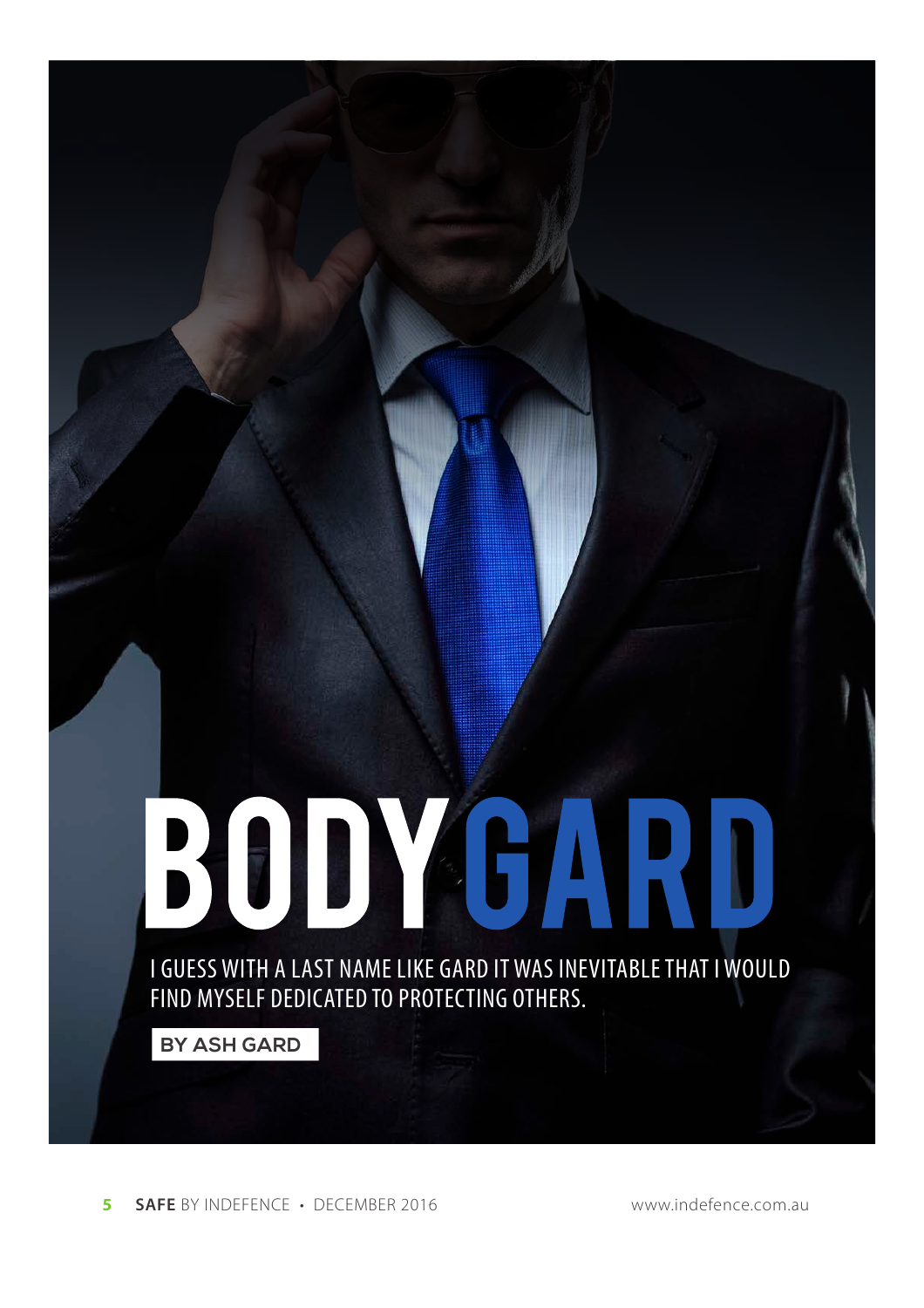**I**guess with a last name like Gard it was inevitable that I would find myself dedicated to protecting others. Living in a small rural town in New Zealand called Omarama (231 people) with an uncle as an All Black, like most kids, I idolised many celebrities and sports personalities from New Zealand and Australia especially legends like Sir John Kirwan, Terry Wright (All Black Wingers) and Australian origin greats like Mal Meninga. They were all great examples of how hard work can bring you to the top of your game. Even more incredible was that back then, Rugby Union was an amateur game meaning they weren't paid for the hard work they did. They all worked normal jobs but their passion for performance drove them to success, it was all for the pride and country. Never in my wildest dreams did I imagine that one day I would be rubbing shoulders with greats like these let alone be responsible for their safety.

30 years on I am proud to say thanks to my incredible brother and through lots of hard work we have been protecting these teams and hundreds of celebrities for close to 20 years. Although I keep this part of my career pretty quiet, I feel that it fuels my passion for Krav Maga and really helps me contextualise the realities of the threats faced daily in society.

It's easy to think that personal protection is all about brawn…… being able to fight and that size really does matter. Truth be told many celebrities do like to have burly looking bodyguards because often their size and presence makes them (the Celebrity) feel confident in their bodyguards ability to physically protect them. The basic principle when establishing sound security measures is deterrence through presence and if that was all that was required to ensure the safety of a client then we would never have any issues.

Tunnel vision and them cray cray people.



Check out this photo…..what do you see? Ultimately two good looking girls in the surf right! being watched by a few onlookers.

It is Paris Hilton and Kim Kardashian (before Kim was known) frolicking in the water on Bondi beach.

Did you notice the guy on the left in the shades wearing the black top?

Most people won't. So thats Gardie my brother (ten years older than me by the way :)). He is Paris Hilton's bodyguard and at a moments notice Paris decided a walk down onto the beach and then to avoid the crowds a little, got in the water.

There is a phenomenon that occurs when people see a Celebrity - I call it the Shoe Sale Phenomenon, and just like a real shoe sale when people see something they want they will do anything to get it. Running, pushing, pulling even fighting to get there first. Like drinking Rum, it makes the nicest person do the most extraordinary things and turns them into a very 'unlikeable' character.

Click the below link and check out this vid. Although these people are being well behaved you can see this tunnel vision effect happen in front of your own eyes.

#### **https://www.youtube.com/watch?v=ZQ0r2pI6dY4**

Here is the thing, no-one noticed or cared about her protective detail (Bodyguards)….. in the fans eyes they're not even there. Regardless of the Bodyguards size if someone wanted to physically attack her, or just latch on and not let go, nothing would stop them trying. So the question beckons, if it has nothing to do with size or presence of a protective detail how do we ensure a Celebrity's safety?

The answer lies in the old Special Forces saying of the 6 Ps for success.

# Proper Planning **PREVENTS** Piss Poor **PERFORMANCE**

So what the hell does that mean….. well its simple, Be a boy scout and be prepared. I get told all the time "you must be a real ninja to be able to protect people like that", but the truth is I train and plan meticulously to reduce the opportunity for bad things to happen.

## **Planning**

Planning is the real skill of close personal protection. There are four main areas of personal protection:

- Hostile environment protection (military roles)
- Executive protection (Business / Prime minister roles)
- Family / children protection
- Celebrity Protection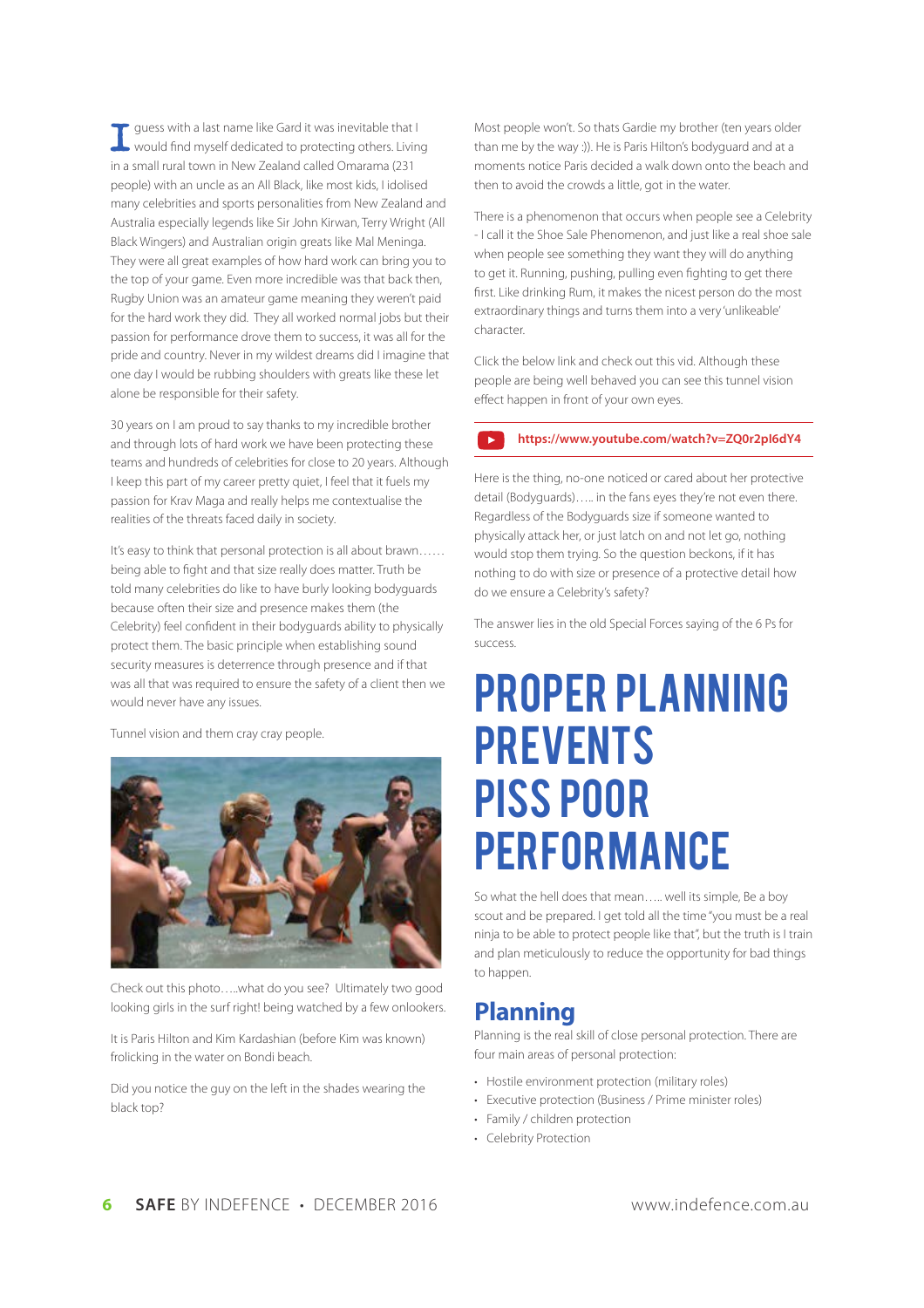Each have their own set of planning requirements. I would like to take two extremes, Hostile environment and Celebrity protection as examples to demonstrate the differences

## **Hostile Environment**

A working example of this type of work is the protection of dignitaries, such as ambassadors operating in places like Iraq during war time circumstances.

This is a massive operation that requires support from every element of the armed forces. Ultimately during Hostile protective details the concept is to control the environment as much as possible but as you are soon to understand, this is no simple feat.

Firstly the residence and working area must be secured (often called the Green Zone). This means that a city CBD area must be permanently locked down by engineers that create massive walls, and chicanes to process vehicles and people in and out of the secure area. In addition 24 hour security must be established requiring hundreds of soldiers.

Then a protective detail (bodyguards) specifically for each dignitary must be established and a security force of infantry soldiers (a platoon of 40 people) protecting the immediate vicinity of workplaces (such as the embassy) and residences. These guys will conduct clearing patrols in the local area and supports movements between work places.

Any desired movement must be planned and coordinated with armoured transport that will travel in convoy protected again by yet another contingency of security forces. A ready reaction team is also on stand by to respond to any incident along with the support of combat medics and a hospital on standby. Air support is coordinated in case an emergency evacuation is required.

All of this is in place before the dignitaries leave the Green Zone. Routes are chosen at random to help prevent ground force attacks on route to the destination, however many of my friends have been struck by improvised explosive devices that require very little planning and often just one person to wait in place until a convoy passes then BOOM!!!!

As you can understand up until this point no combat skills have been utilised, planning and planning only has been put in place to reduce the opportunity for this to occur, yet occasionally catastrophes really do happen. Now all of those hours spent honing soldier skills come into fruition.

Secure the Ambassador/Dignitary, establish a perimeter and engage the enemy, look for and move to a more secure location if needed, coordinate ground forces and communicate to the operations centre that you are in contact (because at this point except for those with you no one knows you have been engaged). Establish security and tend to the injured. Then wait………. for help.

And what happens if you are the only one left standing because everyone else is injured, in shock or dead? Yep that's right…. do it all yourself. I have a friend that deserves a medal for exactly these circumstance, so don't think it can't happen.

I have provided here a light summary of what is needed to protect dignitaries in a hostile environment. As you can appreciate this is a gigantic task with many moving parts and a stark contrast to a celebrity protection detail.

# **Celebrity Protection**



*Ash and paris melbourne 2016*

You would be wrong to think that the planning phase is any less involved. The difference between the two are significant though and require specialised considerations those differences are:

- More often than not we cannot control the environment.
- We have no professional support that will come to our aid
- We are operating with between 1 (normal) and six (exceptional) operatives
- There are no shift changes I am it (often 48- 50 hours straight)
- You can not be armed (too many plane trips domestically and internationally and it is illegal to carry for the purpose of protecting life)
- Client budget controls means and ability (staffing etc)
- The client will do whatever they want whenever they want.

There is no way in a hostile environment we would allow the dignitary to walk through a crowd of random people on the street, let alone go onto a beach randomly occupied by 30,000 people. In Celebrity protection that's the norm, their fame is by way of the fans and as such the fans must have the opportunity to interact with the Celebrity - their livelihood depends on it.